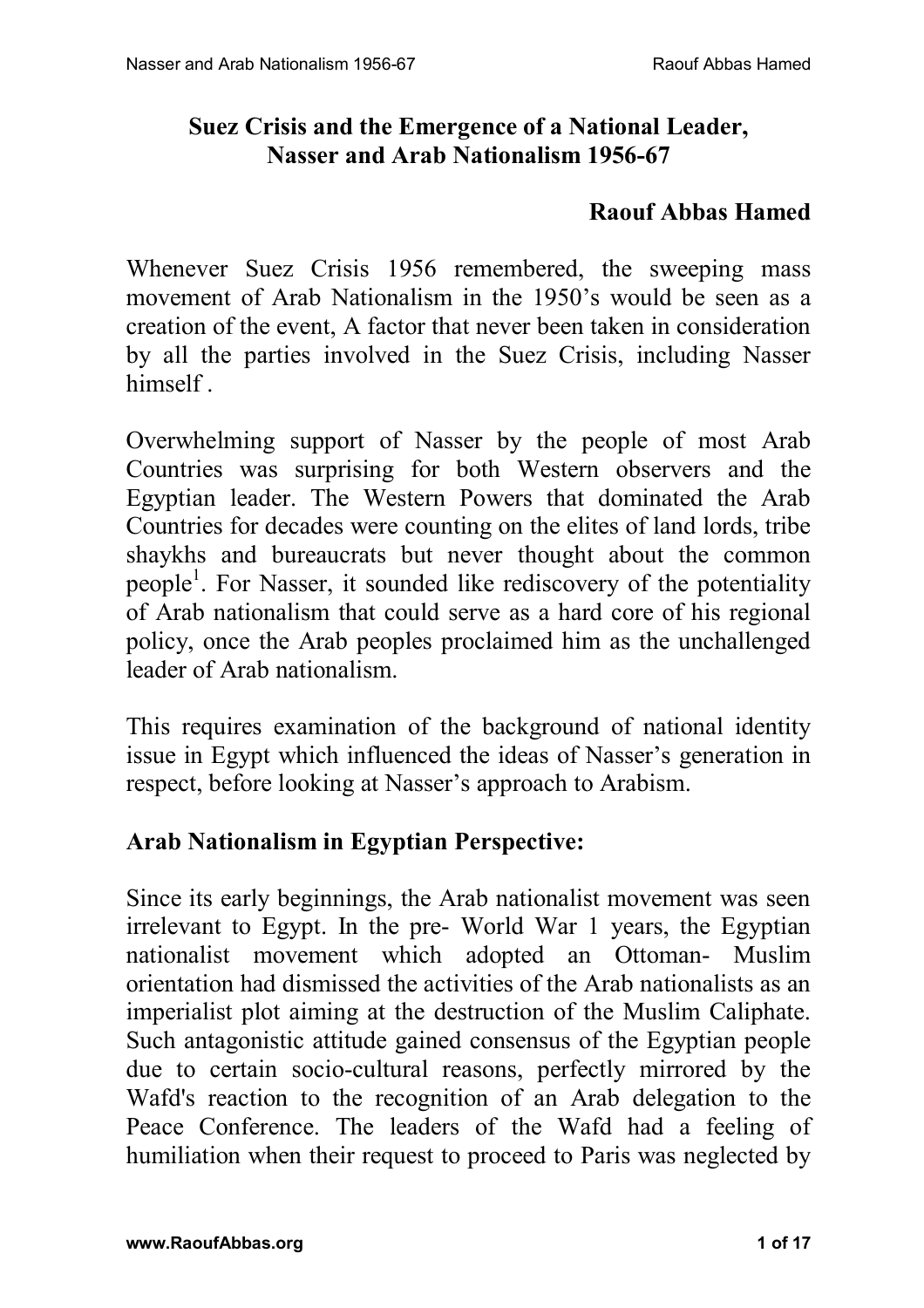the Allied Powers in 1918-1919, and a considerable feeling of resentment over the perceived favourable treatment accorded to the Arabs. In a manifesto issued by the Wafd, addressed to the members of the House of Commons, the Egyptian nationalists expressed a definite sense of the superiority over the Arabs of Western Asia as they never had a separate political existence like Egypt, and had been under Egypt's control, dependent on its economic support. When some Arab nationalist activists suggested to Sa'd Zaghlul in the early 1920's to unify Egyptian and Arab national movements, the leader of the Wafd rejected the idea as being an addition of  $zeros^2$ .

The idea of Arabic-speaking people forming one interrelated unit was presented by the Egyptian nationalist writers of the interwar period as alien, and contradictory to the existence of the modern Egyptian nation –state founded on a territorial basis. Even those who believed that Egypt was culturally a part of the Arab world did not extend their perception of Egypt's relationship with other speakers of Arabic to the political sphere. The sympathy shown by the Egyptian opinion towards the nationalist movements of Syria, Palestine, and the Maghrib, had always been within the perception of brotherly Muslim solidarity. It is noteworthy, that the Muslim – oriented Egyptian organizations; such as the Young Men Muslim Association (a Muslim replica of the YMCA), and the Muslim Brethren were the most concerned with the events of the Arab countries and the first to react to it. Within the Muslim concept of Jihad, the Brethren had taken part in the Palestine war 1948; even the Egyptian masses viewed that war as such.

However, Egypt's involvement in the Arab nationalism was rather political than ideological .The growing interest in the Palestinian Question since 1936, the foundation of Arab League in 1944 with Egypt as headquarters, involvement in the Palestine War 1948, the establishment of Israel and subsequent developments, were political magnets that linked Egypt with her Arab neighbours. Until the 1952 Revolution, Egyptians did not express much more enthusiasm for Arabs than a limited concept of political, economic, and cultural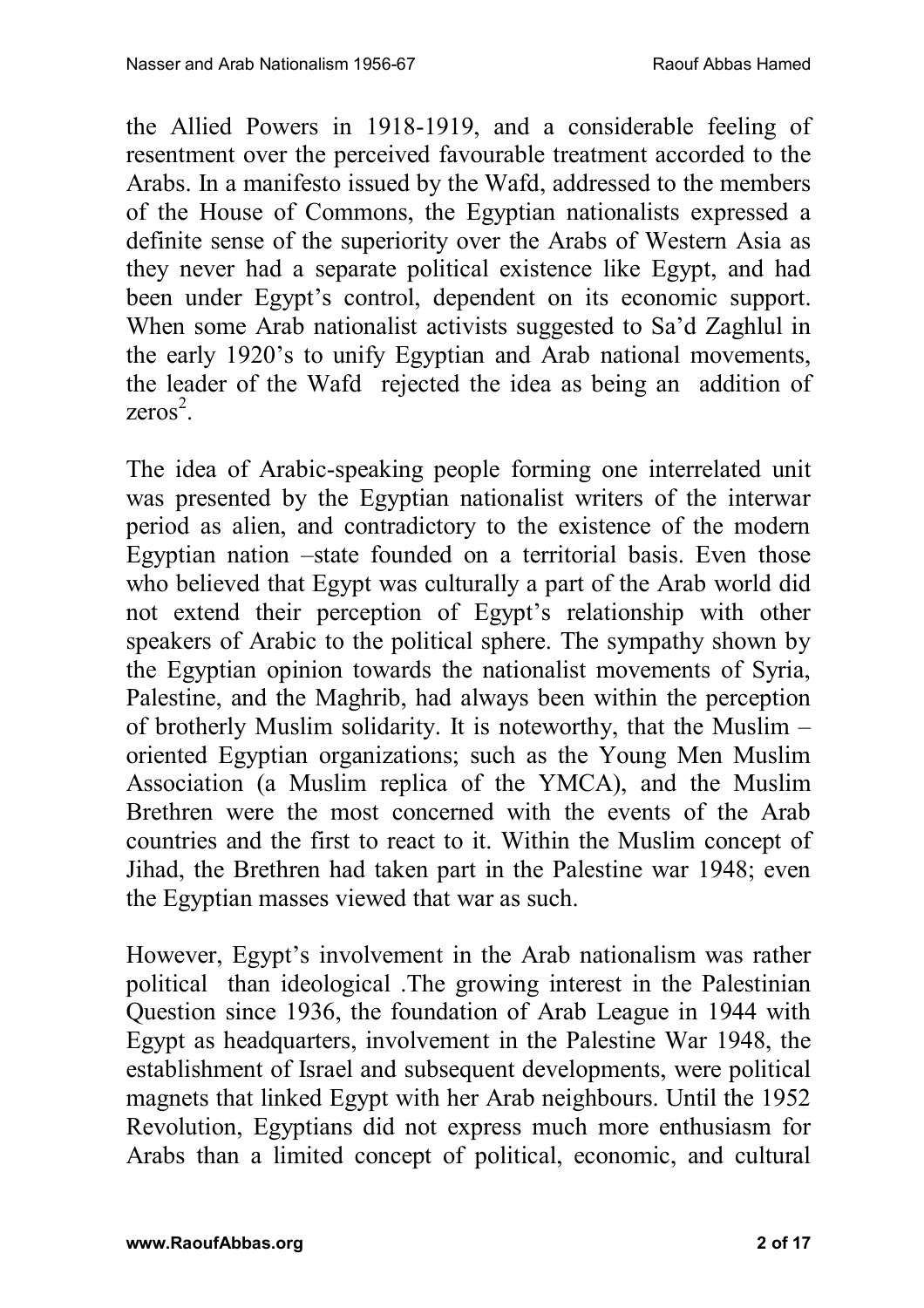cooperation between the separate Arab states, and perceived the Arab League's function as one of coordination<sup>3</sup>

Nasser was not different from his generation, brought up, educated and gained political awareness in the interwar period within the same cultural and political milieu. He was a typical Egyptian nationalist, always showing solidarity with Arab / Muslim people by taking part in demonstrations protesting against French violent actions in Syria and Lebanon, as well as British policy in Egypt and Palestine. He had no experience with any country other than Egypt and the Sudan where he served in the Egyptian army for a limited period. Never been to any Arab or foreign country, Bandung 1955 was his first leg abroad<sup>4</sup>.

Nasser had no interest in ideologies, regardless the fact of being shortly a member of Young Egypt when he was a secondary school boy , a member of Muslim Brethren for a short period when he was a captain , at the same time he approached a communist organization but never been a member . He did not find any of these organizations good enough to achieve national independence. He got his ideas from available literature of the Egyptian political movement in general, without being committed to certain ideology. There is no evidence that he was familiar with the works of Arab nationalism thinkers such as Sati' al-Husri, Michel 'Aflaq or others before 1956.

His readings were on the theory of military strategy, political geography, biographies and memories of great national and political leaders. All his readings in English and Arabic on the Middle East were in history, politics, and security issues but nothing on ancient Egypt. From the writings of the advocates of Arabism he was familiar with the works of Abdul-Rahman al-Kawakibi and Shakib Arslan; both combined Islam with Arabism and see the latter as integral part of Islam<sup>5</sup>. This educational and cultural background helped Nasser to formulate his views and ideas including his approach to Arabism.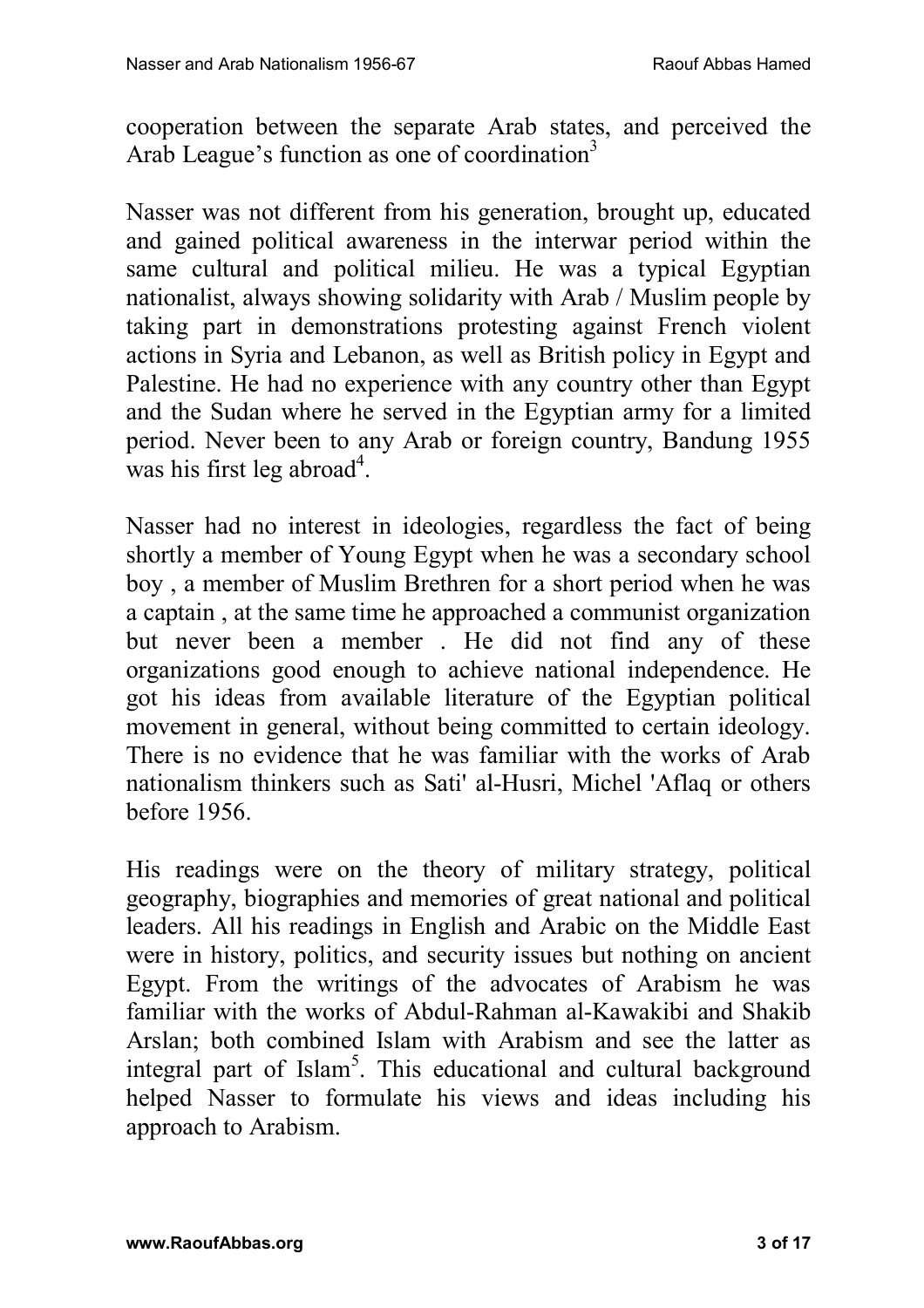#### **Strategic Approach to the Arab world:**

Nasser maintained that Egyptian national liberation cannot be achieved with the presence of imperial Powers in the region ; the British in Libya , Jordan , Iraq , Aden , the Persian Gulf and southern Arabia, the French in north Africa, and the Zionist state in Palestine. It is difficult for independent Egypt to safeguard her territories with all these foreign garrisons and military bases in the neighbouring countries. It is a matter of national security to push forward national liberation in the Arab world and Africa. The elimination of colonialism is an Egyptian interest not only to strengthen her political position, but also to achieve economic development and build national economy.

These strategic views have been elaborated in his book "Philosophy of the Revolution" (Cairo 1954), with its central theme of the "three circles – Arab, African and Muslim – within which Egyptian power was to unfold. The Arab circle to be prior to others as it attracts Western interests in general and American in particular, due to her rich oil resources and geopolitical situation being a world military route. This makes the national security of Egypt vulnerable and causes concern<sup>6</sup>.

But, what kind of plans Nasser had in mind? The Philosophy of the Revolution kept silent. In fact Nasser was working on it a year earlier. Jean Lacouture's, the correspondent of France-Soir and Le, Monde interviewed Nasser in late 1953, few months after the foundation of The Voice of the Arabs broadcast (July 4, 1953). Lacouture's asked Nasser whether he believed any of the innumerable plans for Arab unification could actually be realized. Frankly, Nasser said: "No … if only because of the rivalry between the two great reigning families, the Saudis and Hashemite. Also because several Arab countries are still totally or partially under foreign domination. But unification can begin, in a modest way, through economic and defence agreements like those which you have in Europe"<sup>7</sup>.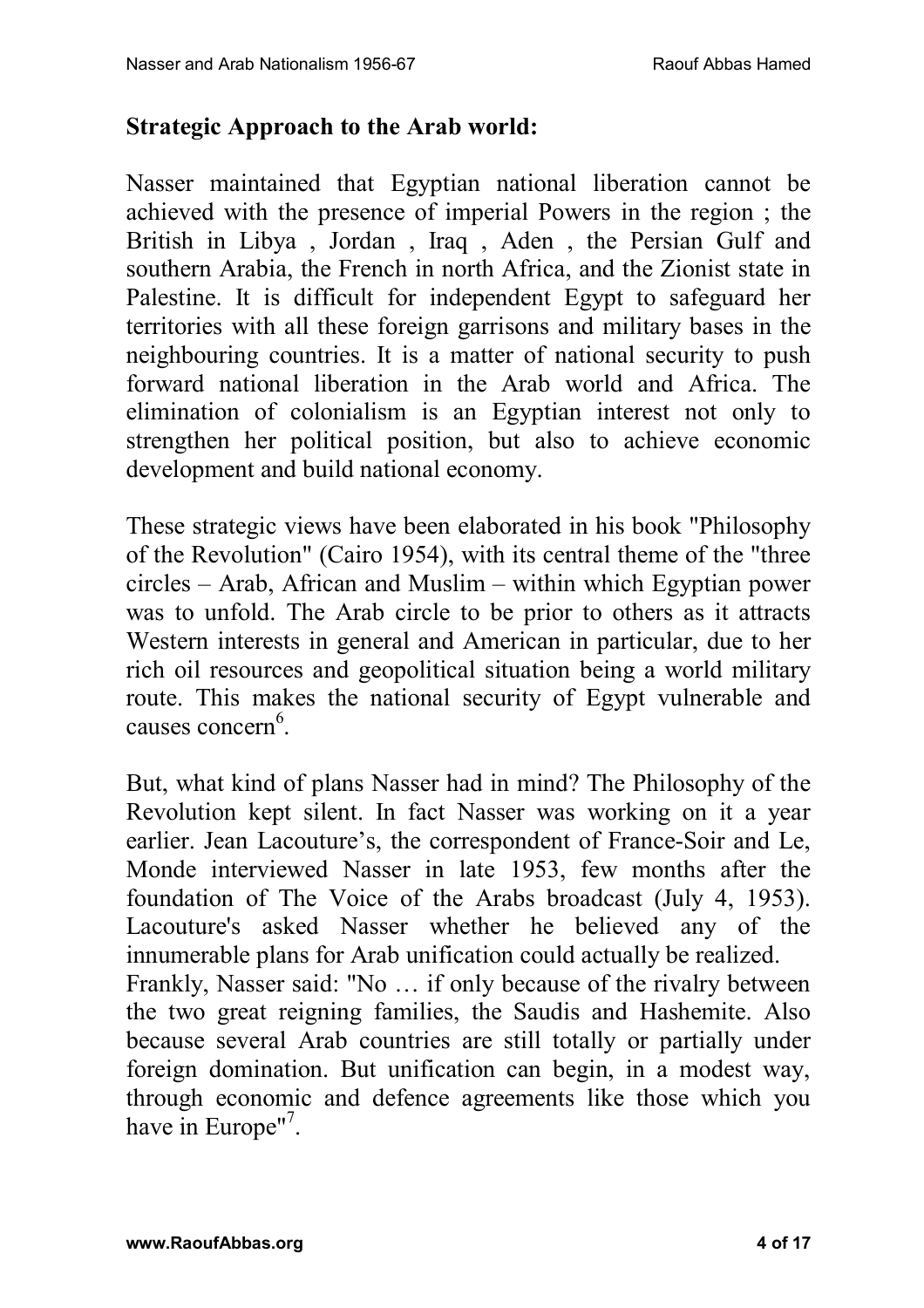Then, Nasser was telling the truth. The unification of the Arab countries that has been a rosy dream of the advocates of Arabism since the beginning of the twentieth century was not of interest for Nasser who looked at Arab countries within a strategic framework, necessary as it was for the Egyptian national security.

As early as October 1952, Nasser entrusted his comrade Zakaria Mohieddin to establish the "Egyptian General Intelligence Agency" (al-mukhabarat al-'amah) "to safeguard the revolutionary regime at home and abroad". Nasser and Mohieddin have chosen 15 army officers to make the first secret service agents, some were members of the "Free Officers", others were supporters who did not hesitate to join the coup. What concerns us here is the so-called "Arab Affairs Bureau" which has been entrusted to Fat'hi al-Deeb who was a student of Nasser at the Staff College of the Military Academy (1952). In his memories, Deeb admits that he had nothing but common knowledge about the Arab affairs, and has done a lot of reading in order to submit his first report on the "mission" of the Bureau in the Arab World<sup>8</sup>.

As the main assignment of the Bureau was to keep an eye on the places of Western military existence, to identify the nationalist groups or organization concerned with national liberation and how to get use of them, and the possible plans to ignite resistance movement against imperialism all over the Arab world. One of the assignments was to collect information about political movements, parties, organizations, political activities and general trends of opinion in Arab countries.

On March 31, 1953, Major Deeb submitted to Nasser his suggested plan for the Arab Affairs Bureau which included; founding a special broadcast station covering the Arab World to be titled "The Voice of the Arabs" (sawt al-Arab), making studies on the political and social conditions in each country to find out the centres of influence and how to deal with them, with special interest in the political parties which advocate Arab nationalism and their following, carefully selecting some of the Egyptian teachers seconded to Arab countries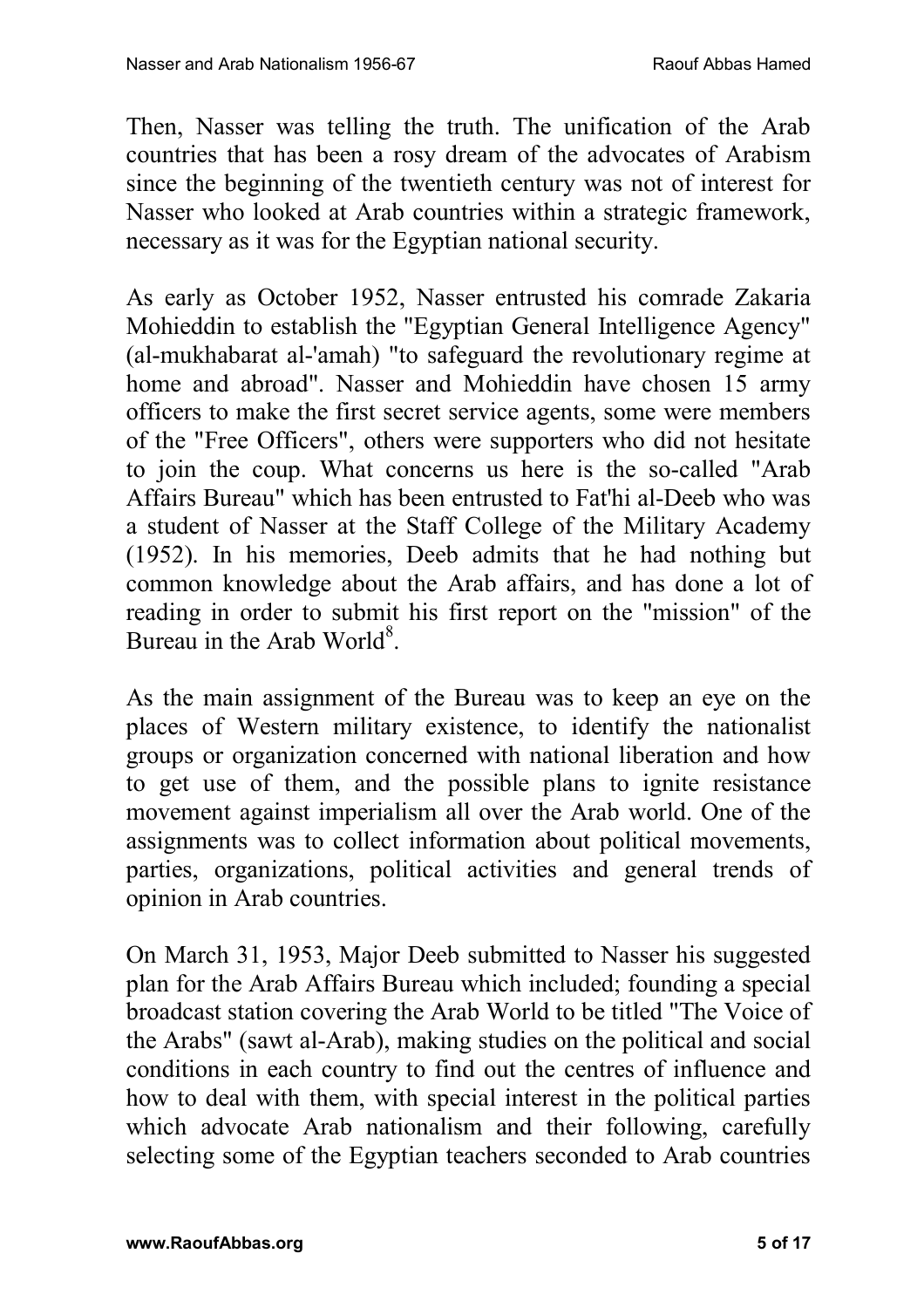to be trained on the method of collecting information and forwarding them to the Bureau, approaching Arab students in the Egyptian universities and schools to act as a source of information and train some of them to disseminate the ideas of the Egyptian revolution in their countries, and recruitment of Arab political refugees in Egypt to meet the demands of the Bureau to agitate people in their respective countries against imperialism and collaborating local governments. Nasser approved all suggested plan except the idea of using Egyptian teachers in Arab countries. Nevertheless, the Bureau started recruiting some of them after 1956. 9

Preparations for the voice of the Arabs as media forum to disseminate the ideas of national liberation had the first priority. It has been inaugurated on July 4, 1953 with a daily program covering general and local affairs of each Arab country. Broadcast matter included the glory of the Arab past, confrontation with the Crusaders and Mongols, and the strategic necessity of national liberation and Arab solidarity. Most of the special messages and political analysis were introduced by Arab political refugees in Cairo. When the French colonial authorities exiled King Mohamed V of Morocco on August 20, 1953, the Voice of the Arabs launched a fierce campaign against imperialism in general and French colonialism in particular .The campaign captured the people's attention in all Arab countries and Sawt al-Arab gained landslide popularity.

On the first inauguration day (July 4, 1954), Nasser made his First speech to the audience of the Voice of the Arabs in which he emphasized the unity of Arab people regardless living in different states, and unity of "fighters of freedom to achieve national independence". He declared that the broadcast linked the "nation of the Nile" with their brethren in Arabism and Islam to struggle against imperialism and the puppet governments created by them. The speech shows how far was the concept of Arab unity or Arab nation meant by Nasser from the idea of Arabism. For him, it was nothing more than solidarity of peoples linked together by culture,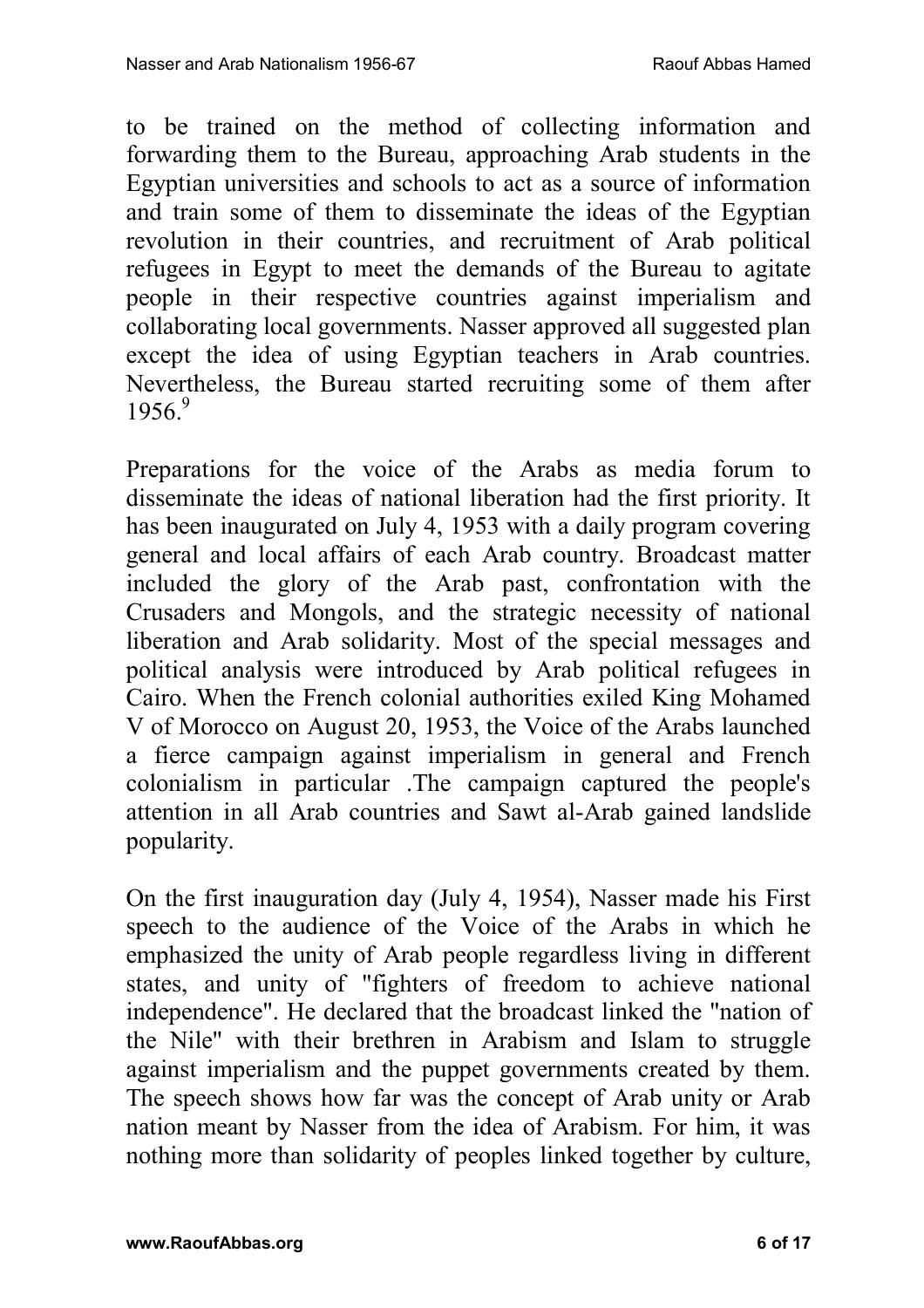religion and political interests in a long march to liberate the region from foreign domination $10$ 

This propaganda was associated by two major tasks to be carried out by the Arab Affairs Bureau: wide range survey of resistance groups in Aden, Bahrain, Oman, and secret contacts with the political parties and organizations in other Arab countries. Secret programs of military training for the Arab nationalist, including Algerians, were organized in Egypt. Smuggling of military arms into different countries became regular through a network set up by the Bureau. These operations fostered relations between national liberation movements and the Egyptian regime. The Voice of the Arabs was used by these movements to pass coded messages to the resistance units in different fields.

The Western intelligence agencies could not monitor the secret activities of the Arab Affairs Bureau despite the discovery of certain cases of smuggling arms into Algeria by the French colonial authorities that was reported by the French Press. All formal protests made by the British and French governments were about the problems caused by agitating propaganda of the Voice of the Arabs in the countries dominated by them. It was one of the reasons that made them decide to eliminate the Egyptian regime in Suez  $1956<sup>11</sup>$ .

This strategic approach towards the Arab World adopted by Nasser as necessary measure for the national security of Egypt was percepted differently by the political activists and the people in the Arab countries. They looked at Nasser through their socio-cultural traditional legacy as a saviour, a liberator, and a leader of the Arab nation.

The Anglo-Egyptian Agreement of October 1954 was a remarkable regional development, regardless the article that gave Britain the right to return to the Suez base within five years in case of security emergency in Turkey or any Arab country. The evacuation of the British troops within two years was a valuable precedent in the Arab eyes. It meant that further withdrawals from the region are possible.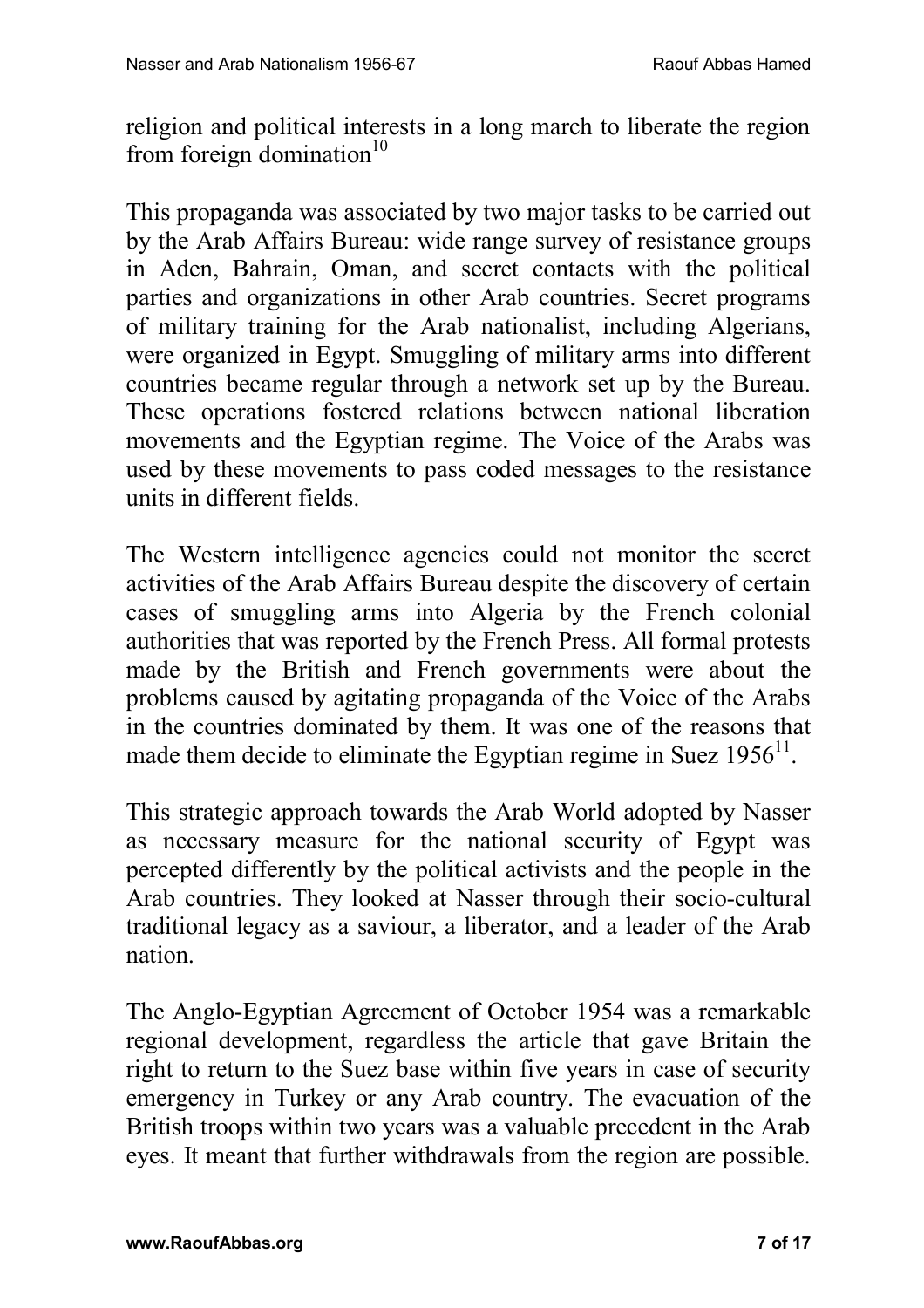It meant also that the last barrier that keeps Egypt away from Palestine and Arab East has been removed, and were expecting Nasser to consider making a move. In fact this issue was not on the agenda of the regime, but the Arab people did not lose hope. They believed that his hands were full with other strategic problems related to the Western defence plans for the Middle East, once he gets through, he would pay more attention to Palestine.

The year 1955 was full of events that made Nasser adored by the Arabs. His contribution to the Bandung non-alignment conference calling for ending all sorts of foreign domination, neutrality and the peoples rights of economic and social development. Nasser's statements were expressions of the demands of the Arab masses.

The policy of Nasser towards the defence projects designed by the West has been appreciated and supported by the common Arabs. It was the first time in history to find an Arab leader who was able to reject any plan suggested by the great Western Powers. All other leaders never dare to negotiate such suggestions. The idea of making the regional defence of the Arab East a matter of national security that would be handled by the Arab states without any foreign participation was reasonable from the view point of Arab nationalists. The endeavours made by Nasser to revive the Arab Joint Defence Agreement of 1951 and the creation of an Egyptian-Syrian military command in 1955 to be jointed later by Saudi Arabia and other Arab countries, sounded like an effort to lay down the foundations of Arab Unity. For Nasser it was a kind of shield to protect Arab countries from being dragged into Western strategic defence projects that would risk their national security. He never thought about within the context of Arab unity, he was trenched at the idea of solidarity based on joint cultural legacy and mutual interests.

The arms deal with the Soviets in the same year was a ratification of his credentials as a tough fighter of imperialism and defender of national interests. The nationalization of Suez Canal was a strictly Egyptian and eminently nationalistic act accomplished with a view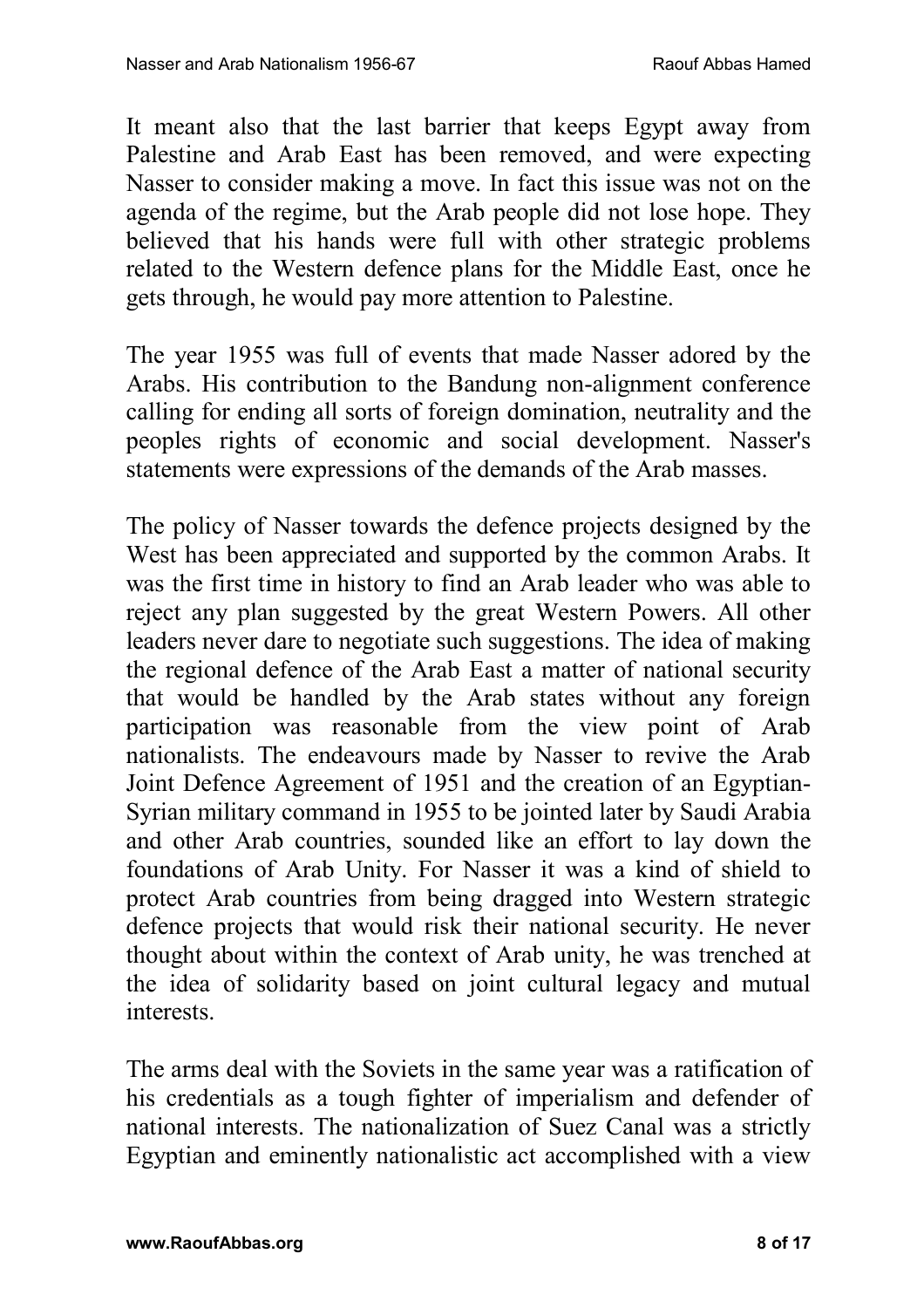to purely Egyptian interests. But the statements Nasser made that day in Alexandria suddenly linked him to the Arab world, making him finally the tribune of its mute masses from Baghdad to Morocco. Egypt occupied a place that any dynamism in her politics would cast a shadow over Arabism, and project all the Arab expectations upon her. This may explain the reactions of the Arab masses to the nationalization of Suez and the subsequent  $aggression<sup>12</sup>$ 

## **Magnet of Arabism:**

On January 1958, Nasser has been interviewed by the French journalist Jacques Banjoist - Mėchin who published it in his Printemps Arabe (Paris 1963). He asked Nasser: "You are planning to create a Pan-Arab empire, are you not going to make a new form of imperialism?" He replied: "Not at all, not at all. I do not want to forge an empire; I want to lead a nation to self–awareness. More over, I do not like the word "Pan-Arab", which was created by analogy with Pan-Germanism and Pan-Slavism… I wish to conquer no foreign land in the name of the Arab nation. I want only to assemble the members of this nation who once gathered, will have no need for an additional living space… I am not a conqueror ". When Bensoit -Mechin asked Nasser whether he believed the unity of Egypt and Syria "probable ". He answered: "No, not probable but certain." When the journalist asked about the time, Nasser said: "Perhaps during the course of 1958, perhaps later. It is not up to me to decide … it is not a question of annexation, but of union. The matter is still premature… I shall wait until the Syrians express desire for it  $\ldots$  I am not a conqueror  $\ldots$  I am a magnet ".<sup>13</sup>

It was Suez that made Nasser a magnet of Arabism by making him the dominant leader in the Arab world .His leadership was not based on any constitutional or institutional foundations. It was based on the consent of the Arab masses through the traditional cultural practice of bay'a (acclamation) when choosing a tribal sheikh or a Caliph with a unique exception, there was not any processions or formalities involved.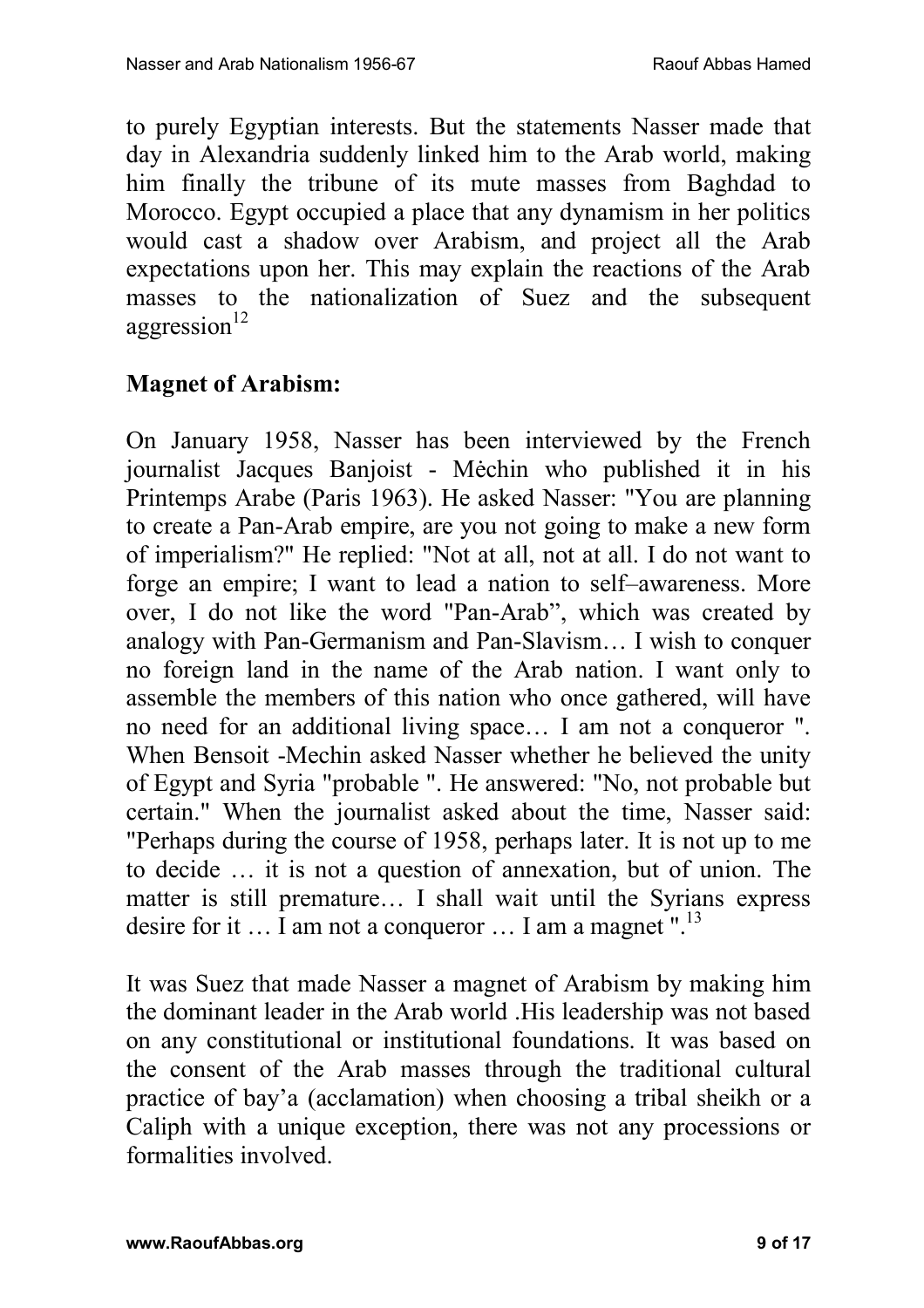The strong reactions of the Arab people to Nasser's Campaign against Baghdad Pact made Nasser more convinced to foster links between Egypt and the Arabs. The Egyptian Constitution of January 1956 identified Egypt as an "Arab" country. The preamble reads:" We the Egyptian People who recognize our existence within the great Arab world, we appreciate our responsibilities and commitment to join forces with our Arab fellows to achieve dignity and glory of Arab nation" .The First article stated that "Egypt is an Arab sovereign state , and the Egyptian people are part of the Arab nation". The constitution marked a turning point in Egypt's previous affiliation to a territorial nationalism, a departure from Egyptianism to Arabism. This closer linking of the Egyptians and Arabs was an asset of Nasser's leadership of Arab people.<sup>14</sup>

Suez brought Egypt and other Arab countries closer together in two ways. It confirmed Nasser's belief that Arab solidarity was an indispensable part of Egyptian national security, not only for defence against Israel, but also because of the deterrent effort on the West of Arab control of oil-fields and pipelines. There is no evidence that Arab solidarity made him think about its value as a decisive military asset against Israel, because there was not any indication of military confrontation with Israel in his statements or actions other than calling for commitment to UN resolutions regarding Palestine. The sympathies aroused by Suez and the admiration for Nasser's success in handling the crisis had created a new emotional bond between Egyptians and other Arabs, especially in Syria<sup>15</sup>.

Nasser has been encouraged by his Suez success to widen the dimensions of his Arab role taking advantage of the weakness and instability of the other Arab states through an active Arab policy. His main target was to strengthen Arab position on international political arena and prevent any attempts to drag the region into the spheres of influence of great Powers.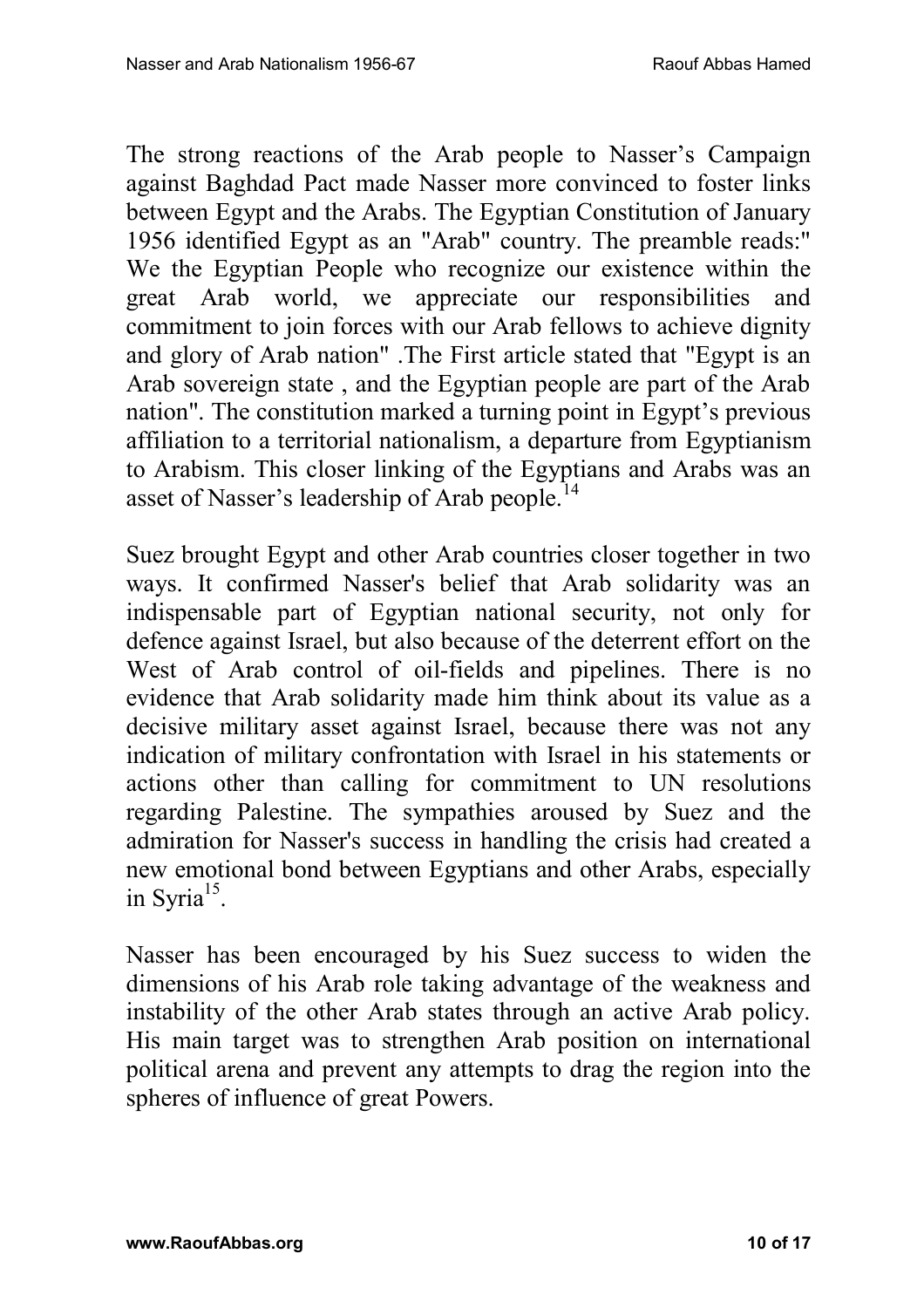This active Arab policy heavily burdened Egypt and had negative effects on a developing economy, kept the country involved in series of conflicts with the forces against which the revolution was directed. The remnants of the British colonialism in the East, the Arab governments which collaborate with Western Powers and hinder social development, continued conflict with France over the countries of the Maghrib and commitment to the Algerian revolution, and the political parties and organizations which opposed Nasser's Arab policies and labelled by him as rivals Arab revolution<sup>16</sup>.

Nasser lacked a political forum to handle these endless disputes; he had not any political party with an ideological framework similar to the Baath Party or well trained cadres able to tackle daily manoeuvres. He knew that his Nationalist Union was a government made organization to fill the vacuum on the political arena created by the abolition of the liberal parties and ban of Muslim Brethren and communism. It was a fragile front aiming at mobilization of the people's support. In fact, Nasser had no experience of party organization, but was talented in secret organization. Therefore, secret service was his favourite apparatus, he entrusted the Arab Affairs Bureau to do the job, but it was not always doing it properly. All contacts with Arab activists in the Arab world were done by the Bureau officers stationed in the Egyptian embassies. Their activities included encouraging and supporting coups, smuggling arms, funding opposition groups, and sponsoring certain journals. Sometimes, the Bureau was victim of fraud, dealing or supporting wrong persons, but most of the remarkable achievements from Oman to Algeria were theirs. As far as the Arab masses were concerned, Nasser was satisfied with the magnetic power of his charisma. It might explain why his approach to Arabism did not survive his death, leaving all the activities in the hands of secret service deprived many devoted Arab nationalists from getting the advantage of Egypt's support because they refrained from involvement with a secret service apparatus.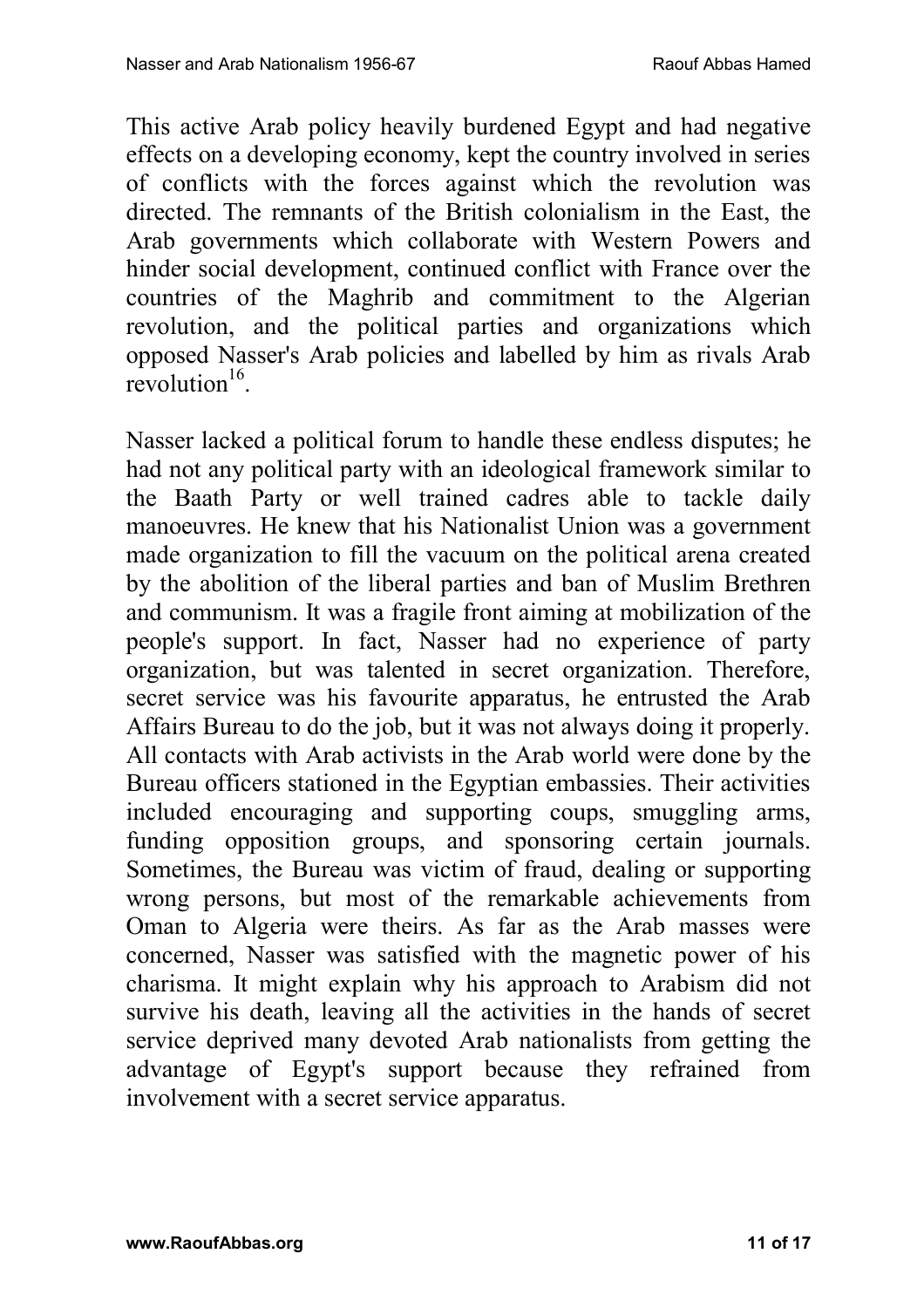In his memories Major Deeb, the director of Arab Affairs Bureau, justified the activities of the Bureau as being essential for the security of those who collaborated with Nasser. But he complained of the "opportunists" who betrayed the confidence bestowed on them $17$ .

It is worth mentioning that Egypt did not dictate any conditions on the Arab nationalist groups or movements that turned to her for support. Egypt neither imposed her guardianship on them, nor forced them to act within certain limits. Nasser believed that local movements were very much aware of their own field and able to decide what could be better for their own countries. As he mentioned to Bensoit- Me'chim in 1958, he never thought of being an empire builder. His decisions were not based on the services which the Arabs rendered, or even could have rendered, in the most dramatic moments of Suez crisis. His determination was confirmed rather by the risks taken by, and for, the Arabs.

## **Nasser's Perspective of the Arab Unity:**

Arab unity, or making an Arab nation-state out of the Ottoman provinces of the Arab East was the main target of the Arab Nationalist movement before World War I, the Arab revolution of 1916 and Arab support of the Allies were considered by the Arabs as decisive steps towards the creation of the Arab state, but they were rewarded by the Anglo-French plan that fragmented the region into a number of mandated states and the creation of a national home for Jews in Palestine. The emergence of Nasser as unchallenged leader of the Arabs in 1956 was associated with the revival of hope in making the unity dream come true. Nasser was seen by the Arab masses as a new Saladin who could unify the fragmented Arab states into a strong one able to defend the national interests and restore the old glory of the Arabs.

His background as an army officer, and his experience in strategy, and his pragmatism, made him very much aware of the difficulties involved in creating a unified Arab state. But it was risky for his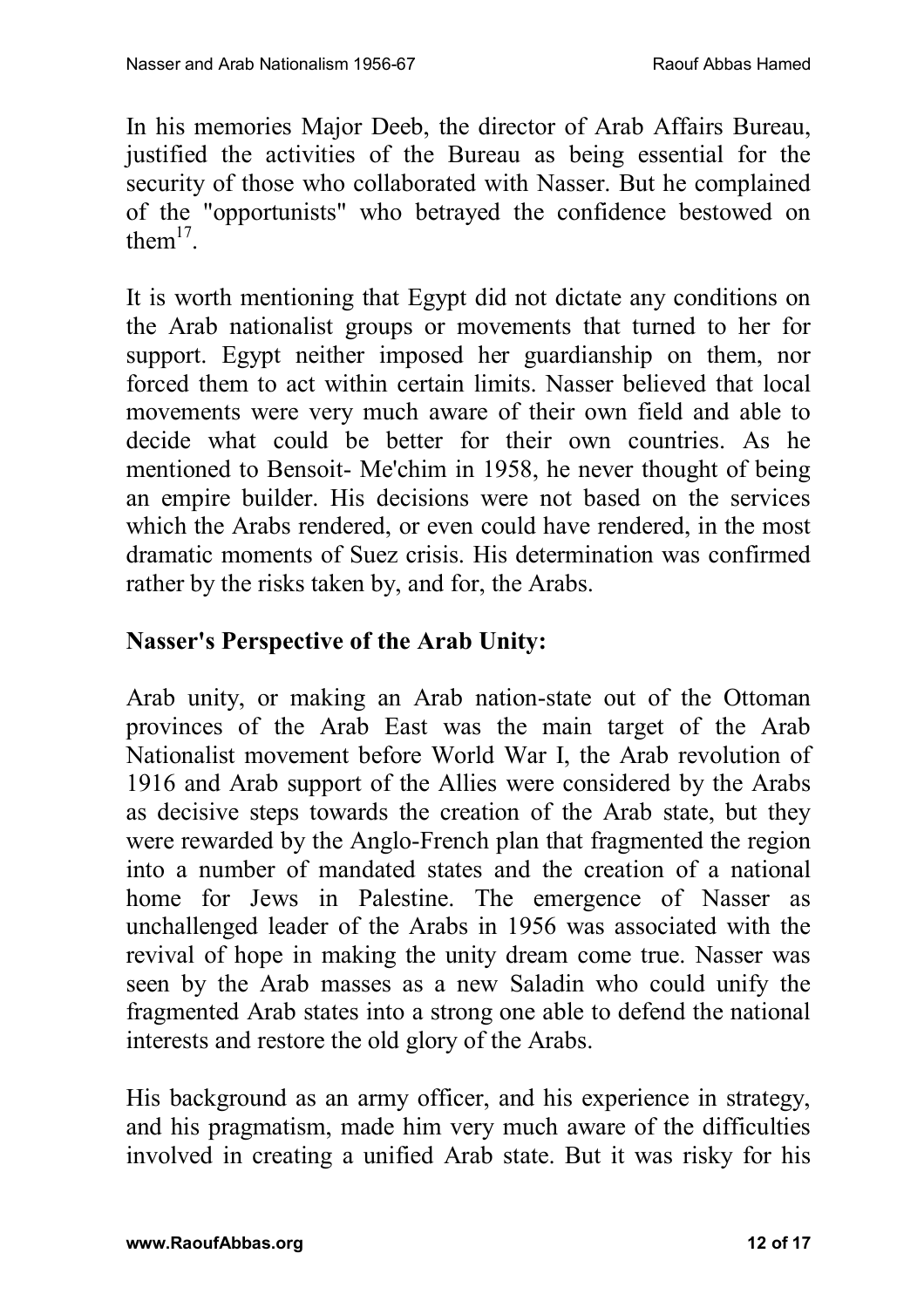popularity to let the Arab people down. Considering all these circumstances, Nasser developed his own perspective of Arab unity.

During 1956 and the initiatives for union with Egypt came from Syria, and were inspired by the Baath Party. As a result of Suez, the Baath began increasingly to think of Nasser as the instrument who might be used to realize their concept of Arab unity.

Nasser did not show any interest in the idea of a constitutional merger on confederal lines when it was suggested by President Kuwatly of Syria in February 1957. Egypt was not ready then to appreciate the idea for serious reasons: the Israeli withdrawal from Sinai was about to be completed, the Egyptian economy was weak, and the Egyptians were not prepared to accept such development. In an interview with the Indian journalist Karanjia, (March 1957) Nasser said: "I am not thinking in terms of any federation or confederation for the present …… I would prefer organizations like the Arab League, for formidable links between Arab states". He had predicated that merger of Egypt and Syria would arouse international storms, and had wide repercussions on the other Arab governments and on the policies of the Great Powers<sup>18</sup>.

Finally, Nasser caution did not prevent him from the creation of the UAR as a result of merger. He could not resist for long the Syrian offer based on the serious problems of regional security and domestic instability in Syria. Although the experiment ended in September 1961 by a tragic coup, Nasser kept the title of the United Arab Republic overlooking the bitter feelings of the Egyptians who were eager to restore the name of Egypt. Nasser wanted to show that he was committed to the cause of Arab nationalism. When the revolution of Yemen occurred the year next to the secession of Syria, he could not refrain from supporting it without making proper calculations, just to prove to his foes that the statements of the National Charter of May 21, 1962 were real. To defend the Arab area was "primarily the responsibility of the armed forces of the UAR".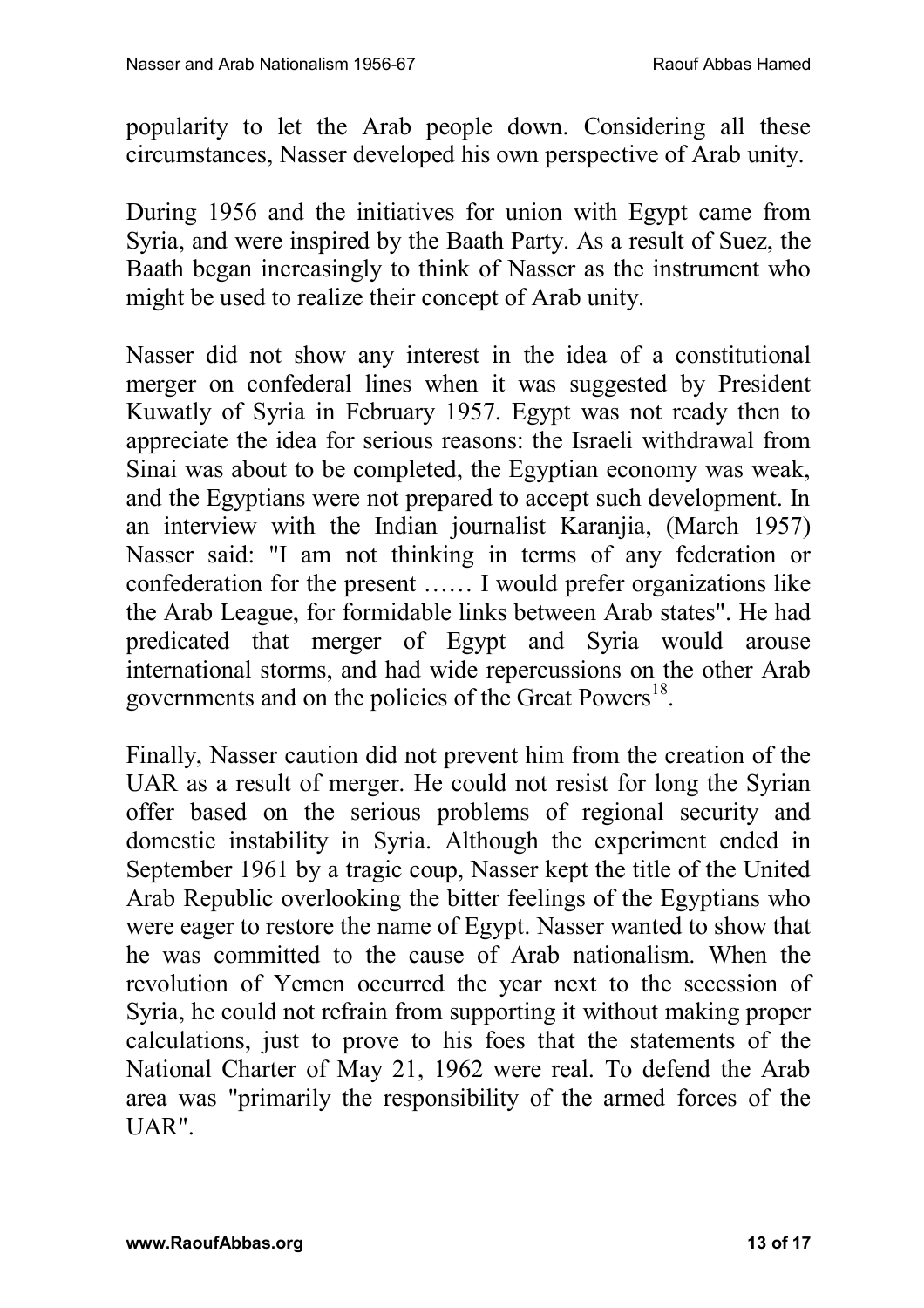In the National Charter, Nasser elaborated on the way to achieve Arab unity. Historical and natural factors imposed on the responsibility of being the nucleus state of Arabism. But the methods of seeking unity need not, in Nasser's view, repeat those of the nineteenth-century experiments in national unity, such as those of Germany and Italy. He asserted that unity could not be imposed; it should be peaceful in character and unanimously accepted by the people.

Nasser placed some definitions of the stages towards unity under his new concepts. Any Arab government that represents the will and struggle of the people in achievement of national independence is a step towards unity. Any partial unity in the Arab world expressing popular will of two or more of the Arab peoples would be an advanced step towards unity. The UAR must propagate her call for unity, being her bounden duty to support every popular national movement. But it should avoid being involved in local party disputes in any Arab state. Nasser has chosen the social policies of Arab states to judge them. The aim of the UAR, according to the Charter, was to establish a union of cooperation between the nationalist popular progressive movements in the Arab world $^{19}$ .

If one looks carefully at the "stages" of Arab unity, introduced by Nasser in the National Charter, might find out that it was impossible to be applied to any Arab country at that time. It has been used only to justify Egypt's involvement in Yemen. The war in Yemen had costed Egypt dear in men, money, and international goodwill. It played its part indirectly in the events leading to the disaster of the 1967 war with Israel.

Nasser's perspective of Arab unity, indicated in the Charter could be one of broad sympathy and a means of communication between people who participate in a common drama or share the same cause. In 1967, Emmanuel d'Astier, a French journalist asked Nasser whether he felt more Arab than Egyptian, he answered: "I am Egyptian, and I feel Arab because I am deeply affected by the fortunes and misfortunes, wherever they may occur<sup>"20</sup>. It shows that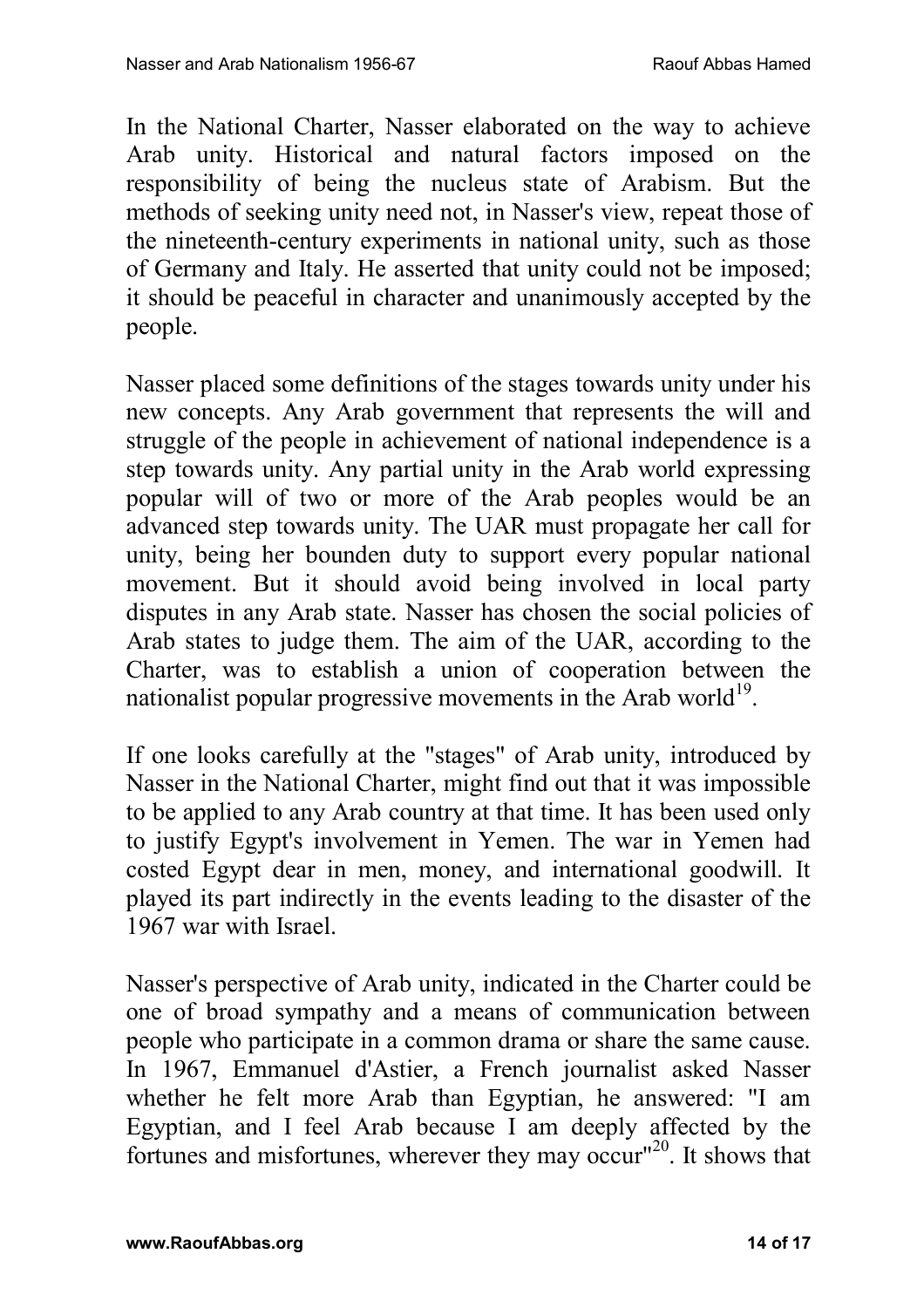Nasser's Arab commitment has always been within the concept of solidarity and continued to be seen within the approach of national security.

# **Conclusion:**

The emergence of Nasser as unchallenged popular leader of Arab nationalism was primarily based on acts not words. Other Arab leaders had radio stations, and some were better speakers. Nasser's main asset was not the "Voice of Arabs" but the economic and social reforms in Egypt, the Soviet arms deal, the non-alignment, the encouragement and support of national liberation movements, the struggle against Western defence plans for the Middle East, the nationalization of Suez Canal Company and the bold resistance of Suez aggression. Nasser's speeches and actions were concerned with "dignity", with the struggle against national despair and the restoration of people's sense of their own worth after long centuries of humiliation, oppression and self-doubt. This sounded like a mission for the Arabs in general and Egyptians in particular.

In the Arab traditional culture legacy, oppressed and humiliated people who lack the minimum substance and suffer depreciation are expected to be guided by a heaven sent saviour, a Mahdi, or Messiah, to restore missing dignity, to enforce justice, and establish welfare. For the Arab masses, Nasser was that kind of person. Nasser was still the most influential Arab leader despite the failure of the Egyptian-Syrian merger, the costly involvement in the Yemen, the lack of progress towards solving the Palestine problem, and the suspicion and hostility of other Arab governments. He was the most powerful symbol of radical Pan Arab nationalism with its aspirations of complete independence from foreign powers, Arab unity, modernization and greater social justice.

Two events sounded strange to Western observers: the resignation of Nasser in the evening of June 8, 1967 that triggered demonstrations of millions of people in Cairo and major Arab capitals, to be repeated in his funeral (end of September 1970). For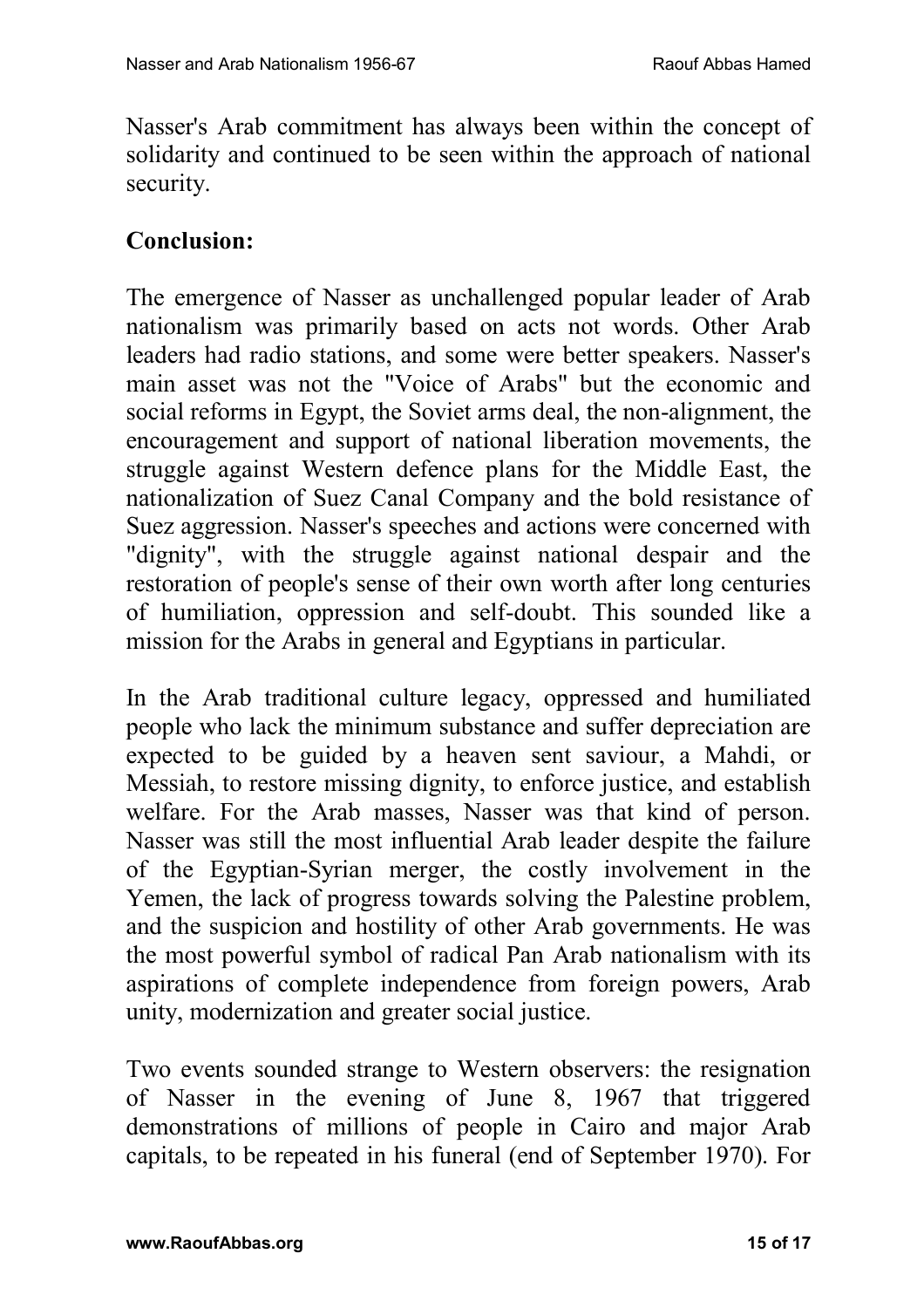those who are alien to the Arab cultural heritage, it was difficult to understand or even appreciate. Let us have a look on Jean Lacouture's description of both events and his impression about them $^{21}$ .

In his comment on people's reaction on Nasser's resignation, he wrote:" ….. These cries, this weeping over the departure of vanquished man, as clearly responsible for disaster as any leader had ever been, a man had badly miscalculated the risks ….. This grief was surely the apotheosis of the special rapport between this leader and the masses, a rapport of personification and incorporation."

Lacouture's wrote about the funeral of Nasser: "….. A strange reconquest .He who had held Egypt like a familiar prey, to remodel her and impart to her the measure and form of his unchecked dream, now found himself on the other side of death, himself seized and devoured by his spell bound people. The personification of power, the identification between the leader and the masses, had led to an epic reincarnation …"

Such action cannot be explained within the concept of charisma, as it is designed a distinctive feature of a person and a certain quality of relations between a personality and popular masses. The disappearing of such gifted personality terminates his or her relations with the masses. But in the case of Nasser and the Arab masses, it was a relation between a "saint" and his adherents, a relation of faith, a spiritual relation that does not need physical configuration.

This may explain why the demonstrations of 2002 against war in Iraq, in Arab world, were holding Nasser's photos from Mauritania to Bahrain and so did the demonstrations on protest of Israeli aggression in Lebanon (July- August 2006). At the time of national despair and humiliation people look for a saviour, remembering Nasser as a symbol of national salvation.